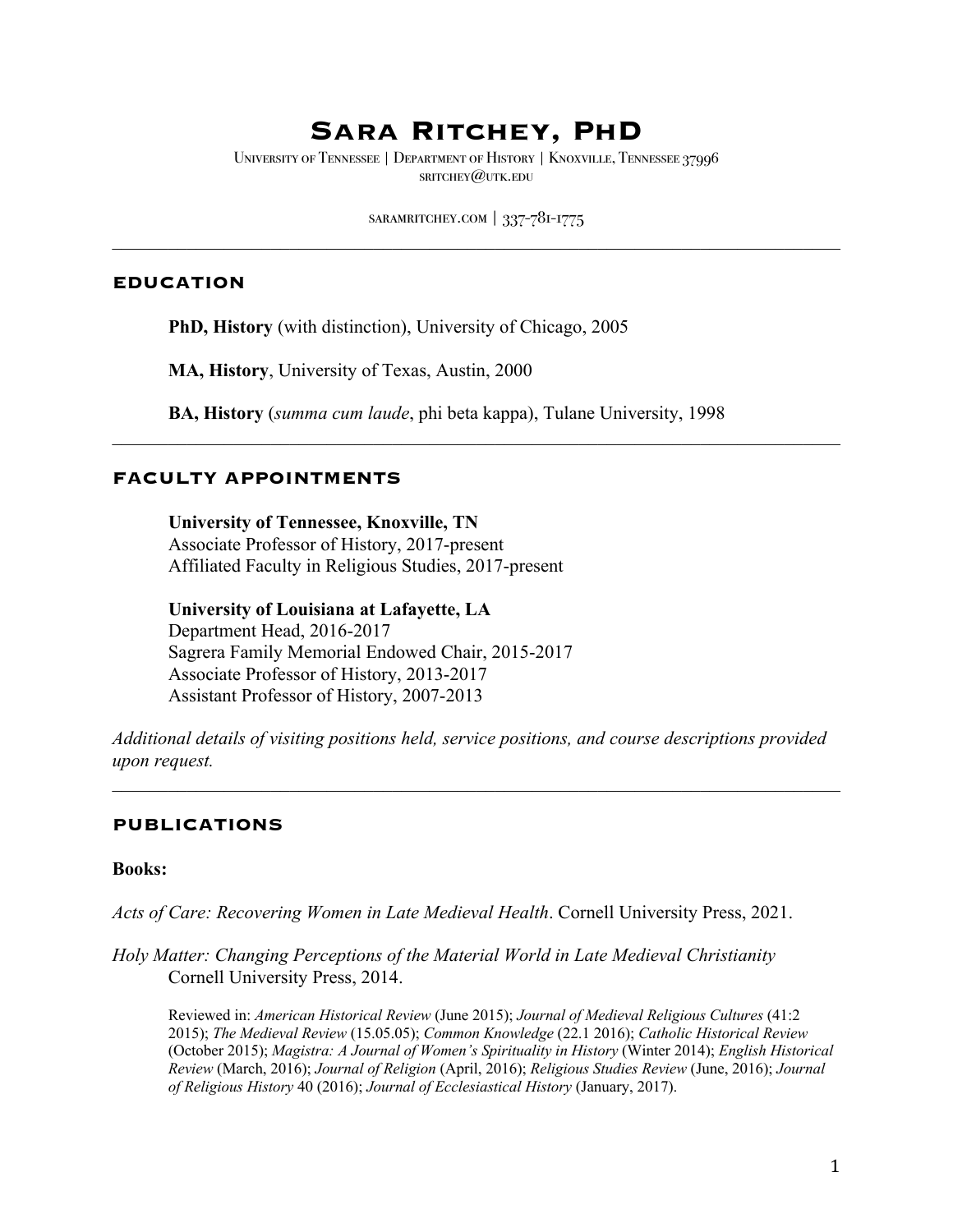*Gender, Health, and Healing, 1250-1550*, co-editor (with Sharon Strocchia), Amsterdam University Press, 2020. Co-Winner of the Collaborative Project Award from the Society for the Study of Early Modern Women and Gender.

[Forthcoming, Fall 2021] "Health, Healing, and Caring," Special Issue of *Gender & History*, co-Editor (with Lynn Thomas and Kristen Burnett).

## **Peer-Reviewed Articles & Essays:**

- "Caring by the Hours: The Psalter as a Source of Gendered Healthcare," in *Gender, Health, and Healing, 1250-1550*, pp. 41-66. Edited by Sara Ritchey and Sharon Strocchia. Amsterdam: Amsterdam University Press, 2020.
- "Gendering Medieval Health and Healing: New Sources, New Perspectives," (co-authored with Sharon Strocchia), in *Gender, Health, and Healing, 1250-1550*, pp. 15-40.
- "Health, Healing, and Salvation: Hagiography as a Source of Medieval Healthcare," *Hagiography and the History of Latin Christendom, 500–1500*, pp. 417-436. Edited by Samantha Herrick. Leiden: Brill, 2019.
- "Dialogue and Destabilization: An Index for Comparative Global Exemplarity," *Religions* 10 (2019) special issue, Comparative Hagiology: Issues in Theory and Method.
- "Prayer as Obstetric Practice at Thirteenth-Century La Cambre," in *Pregnancy and Childbirth in the Premodern World: European and Middle Eastern Cultures, from Late Antiquity to the Renaissance*. Edited by Costanza Dopfel and Alessandra Foscati. Turnhout: Brepols, 2019.
- "The Sacrificial Herb: Gathering Prayers in Late Medieval Pharmacy," *postmedieval: A Journal of Medieval Studies* 9.4 (2018): 432-443.
- "The Wound's Presence and Bodily Absence: The Experience of God in a Fourteenth-Century Manuscript," in *Sensory Reflections: Traces of Experience in Medieval Artifacts*, pp. 163- 180. Edited by Fiona Griffiths and Kathryn Starkey. Berlin: De Gruyter, 2018.
- "Saints' *Lives* as Efficacious Texts: Cistercians Monks, Religious Women, and Curative Reading," *Speculum: A Journal of Medieval Studies* 92.4 (October, 2017): 1101-1143.
- "Cult and Codex: Hagiographic Writing and Carthusian Reading in Royal Library of Belgium MS 8060-64," *Viator: A Journal of Medieval and Renaissance Studies* 46.3 (Autumn, 2015): 255-276.
- "Affective Medicine: Later Medieval Healing Communities and the Feminization of Health Care Practices in the Thirteenth-Century Low Countries," *Journal of Medieval Religious Cultures* 40.2 (July, 2014): 113-143. Selected as "Article of the Month" by *Feminae: Medieval Women and Gender Index*.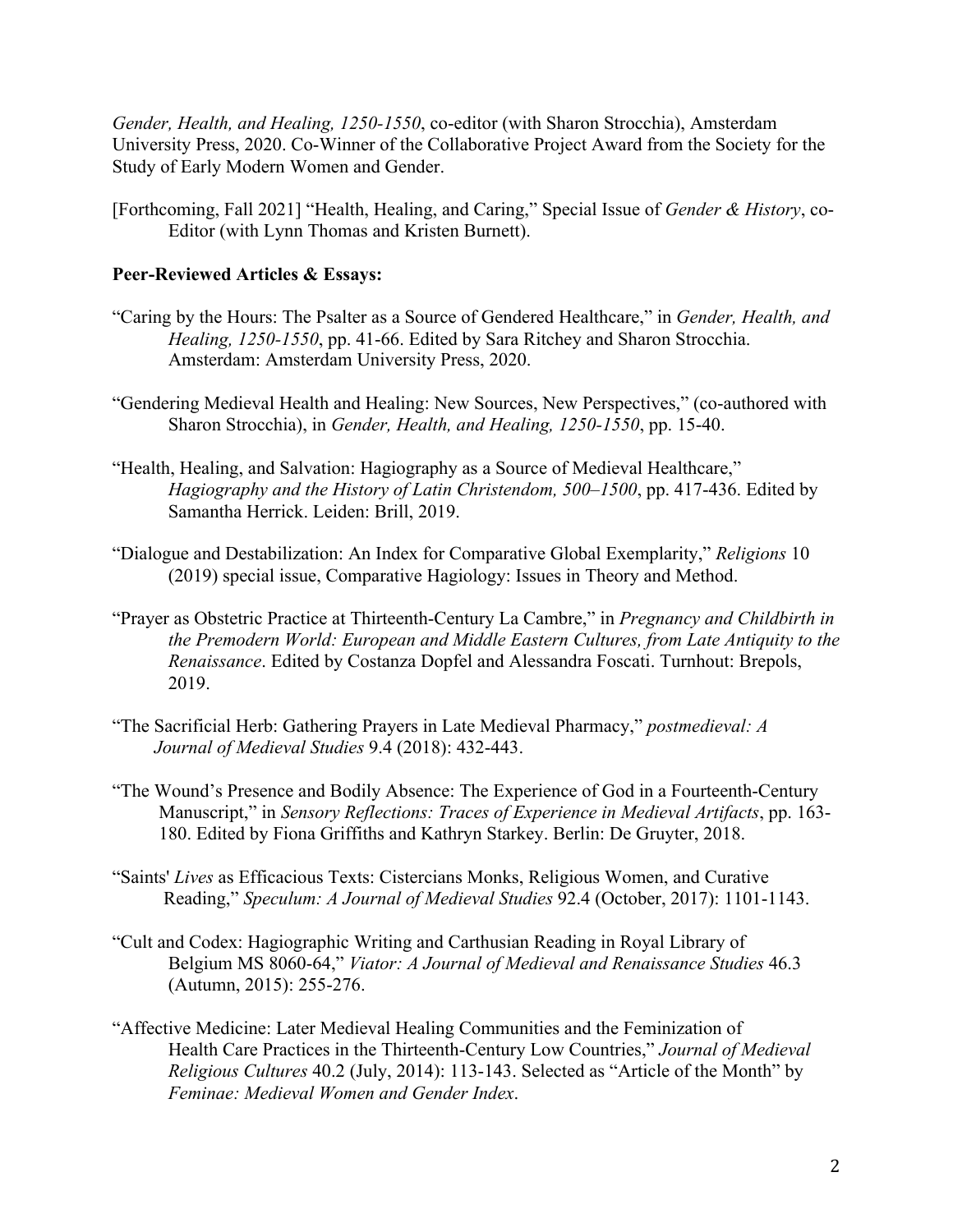- "Illness and Imagination: the Healing Miracles of Clare of Montefalco," pp. 80-99 in *The World of St. Francis: Essays in Honor of William R. Cook*. Edited by Bradley Franco and Beth Mulvaney. Leiden: Brill, 2014.
- "Wessel Gansfort, John Mombaer and Medieval Technologies of the Self: Affective Meditation in a Fifteenth-Century Emotional Community," *Fifteenth-Century Studies* 38 (July, 2013): 153-174.
- "Manual Thinking: John Mombaer's Meditations, the Neuroscience of the Imagination, and the Future of the Humanities," *postmedieval: A Journal of Medieval Studies* 3.2 (Fall 2012): 341-354.
- "Rethinking the Twelfth-Century Discovery of Nature," *Journal of Medieval and Early Modern Studies* 39.2 (2009): 225-255.
- "Nature and Spirituality in the Twelfth Century: Problems and Approaches," *Religion Compass* 4 (June 2009): 595-607.
- "Spiritual Arborescence: The Meaning of Trees in the Late Medieval Religious Imagination," *Spiritus: A Journal of Christian Spirituality* (April, 2008): 64-82.

#### **Work in Preparation for Peer-Reviewed Publications:**

- "Gendering Morbidity: Women's Prayers for the Dead and Dying in Late Medieval Flanders" solicited essay for *Death and Disease in the Middle Ages*, edited by Lori Jones and Nükhet Varlik for York Medieval Press.
- *Coeval Entanglements: Disruptive Chronologies of Late Medieval Performance*. Monograph in research phase.

#### **Book Reviews:**

- 2020: Sandra Cardarelli and Laura Fenelli, eds. "Saints, Miracles and the Image: Healing Saints and Miraculous Images in the Renaissance," *Renaissance Quarterly*.
- 2019: Naama Cohen-Hanegbi, "Caring for the Living Soul: Emotions, Medicine, and Penance in the Late Medieval Mediterranean," *American Historical Review* (124.2).
- 2018: Renate Blumenfeld-Kosiniski, "The Strange Case of Ermine de Reims: A Medieval Woman Between Demons and Saints," *History of Religion* (57.4).
- 2017: Victoria Smirnova, Marie Anne Polo de Beaulieu, and Jacques Berlioz, eds. "The Art of Cistercian Persuasion in the Middle Ages and Beyond: Caesarius of Heisterbach's Dialogue on Miracles and its Reception," *Renaissance Quarterly* (70.2).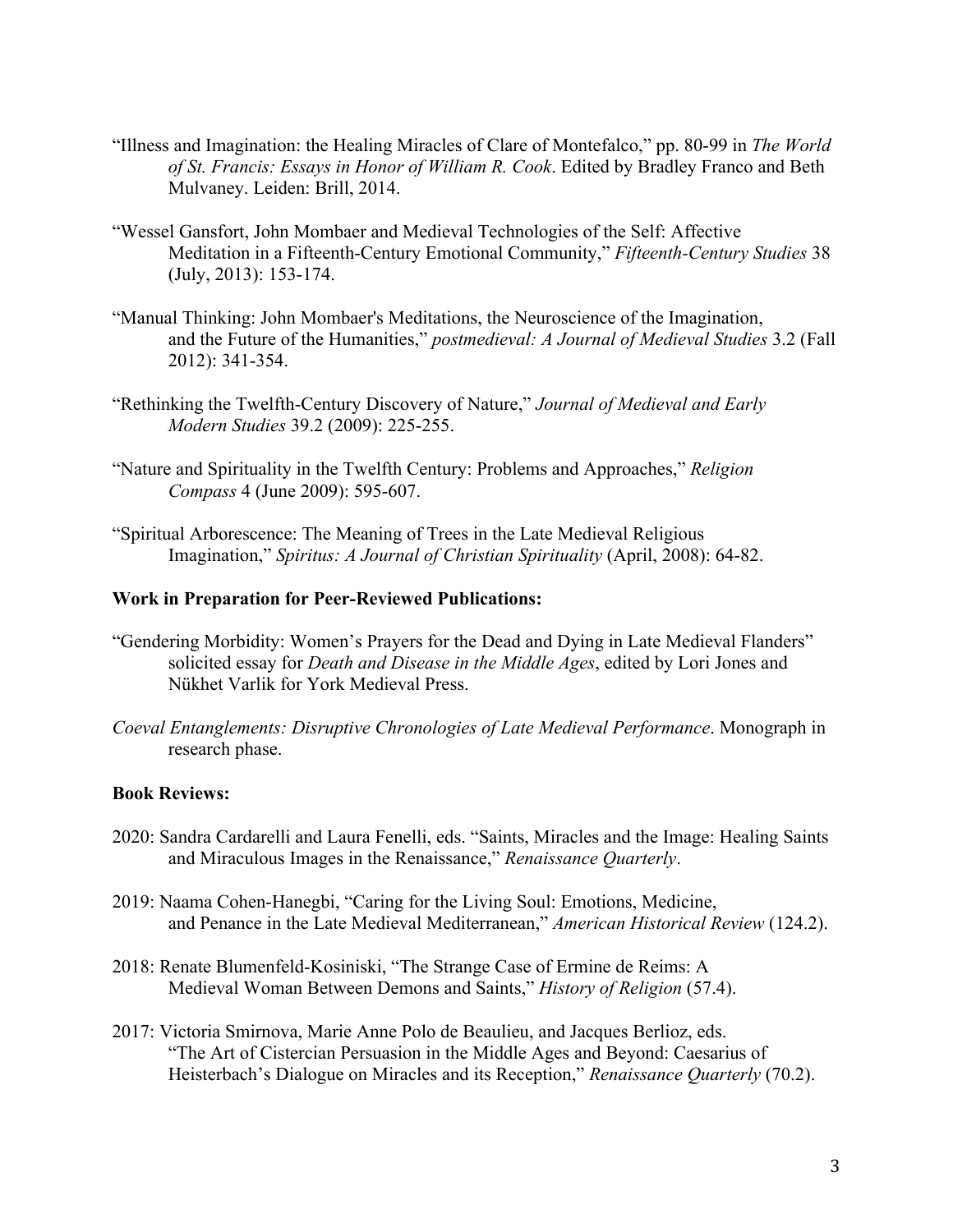- 2017: Zubin Mistry, "Abortion in the Early Middle Ages, 500-900," *American Historical Review* (122.2).
- 2016: Matthew M. Mesley and Louise E. Wilson, eds. "Contextualizing Miracles in the Christian West, 1100-1500" *The Medieval Journal* (6.1).
- 2016: Winfried Büttner, "Leib-und Seelenärzte. Die heiligen Mediziner der Alten Kirche" *Bulletin Codicologique* (2016/1).
- 2016: Brett Edward Whalen, "The Medieval Papacy" *Church History* (85.1).
- 2015: Nirit Ben-Aryeh Debby, "The Cult of St. Clare in Early Modern Italy" *The Medieval Review* (November).
- 2015: Tanya Stabler Miller, "The Beguines of Medieval Paris: Gender, Patronage, and Spiritual Authority" *Women's Studies: An Interdisciplinary Journal* (44.5).
- 2015: Fiona J. Griffiths and Julie Hotchin, eds. "Partners in Spirit: Women, Men, and Religious Life in Germany, 1100-1500" *The Medieval Review* (February).
- 2014: Ellen Arnold, "Negotiating the Landscape: Environment and Monastic Identity in the Medieval Ardennes" *Early Medieval Europe* (22.3).
- 2013: Maximilian Von Habsburg, "Catholic and Protestant Translations of the *Imitatio Christi*, 1425-1650: From Late Medieval Classic to Early Modern Best Seller," *Church History* (82.2).
- 2013: Glenn W. Olsen, "Of Sodomites, Effeminates, Hermaphrodites, and Androgynes: Sodomy in the Age of Peter Damian," *Church History* (82.1).
- 2013: J.W. Meek, "Sacred Light: Holy Places in Louisiana" *Louisiana History* (54.2).
- 2011: Marjory Curry Woods, "Classroom Commentaries: Teaching the Poetria nova Across Medieval and Renaissance Europe," *Journal of Interdisciplinary History* (42.3).
- 2011: Rachel Koopmans, "Wonderful to Relate: Miracle Stories and Miracle Collecting in High Medieval England," *The Medieval Review* (June).
- 2009: Leonie Hicks, "Religious Life in Normandy, 1050-1300: Space, Gender and Social Pressure," *Church History* (78.3).
- 2007: Joan Mueller, "The Privilege of Poverty: Clare of Assisi, Agnes of Prague, and the Struggle for a Franciscan Rule for Women" *Church History* (76.4).

#### **SELECT PUBLIC MEDIA**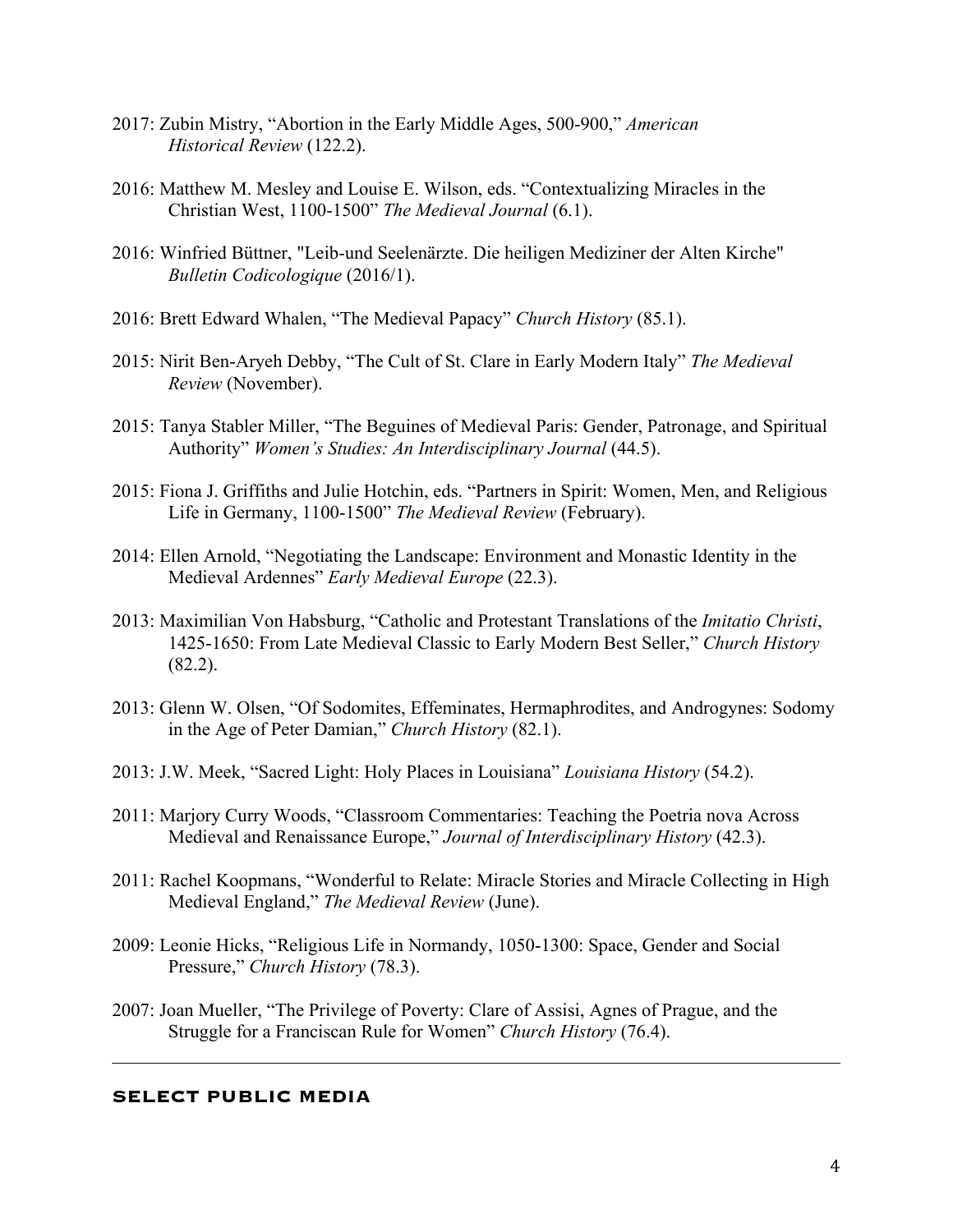## *Op-Eds:*

- "Stricter Gun Laws for Abusers Could Save Precious Lives," *New Orleans Times Picayune* 18 August 2015
- "For Priests' Wives, A Word of Caution," *New York Times* 13 January 2012 (page A23)
- "Catholic Priests, Celibacy, and the Marriage Loophole," *Religion Dispatches Magazine* 12 Jan. 2012

## *Radio:*

- Radio interview on KRVS public radio's "Bayou to the Beltway," July 13, 2016 [On the establishment of the Family Justice Center of Acadiana] Podcast and live public radio interview on WRKF's "The Jim Engster Show," Sept. 30, 2015
	- [On the foundation of a local gun safety advocacy group]

## *Other media:*

Blogpost: "Activism and the Academy: A Forum," *In the Middle*, May 21, 2012, //www.inthemedievalmiddle.com/2012/05/activism-and-academy-forum.html Curator, *Life of the Spirit, Life of the Mind: Rockefeller Chapel at 75*, historical exhibition in the University of Chicago's Regenstein Library's Special Collections, 2003

*Additional radio, print, podcast, and other media appearances available upon request.*

## **EXTERNAL FELLOWSHIPS | GRANTS | AWARDS**

- 2020: Co-winner of the Collaborative Project Award from the Society for the Study of Early Modern Women and Gender for *Gender, Health, and Healing 1250-1550* (edited with Sharon Strocchia)
- 2019: American Council of Learned Societies, Faculty Fellowship
- 2018: National Endowment for the Humanities, Faculty Fellowship
- 2017: Renaissance Society of America, Paul Oskar Kristeller Fellowship
- 2014: American Philosophical Society, Franklin Research Grant
- 2013: National Endowment for the Humanities, Summer Stipend
- 2011: The Huntington Library, British Academy Research Fellowship
- 2004: Andrew W. Mellon Foundation, Dissertation Fellowship
- 2004: The Hunting Library, Andrew W. Mellon Foundation Fellow
- 2003: Hill Monastic Manuscript Library, Heckman Research Grant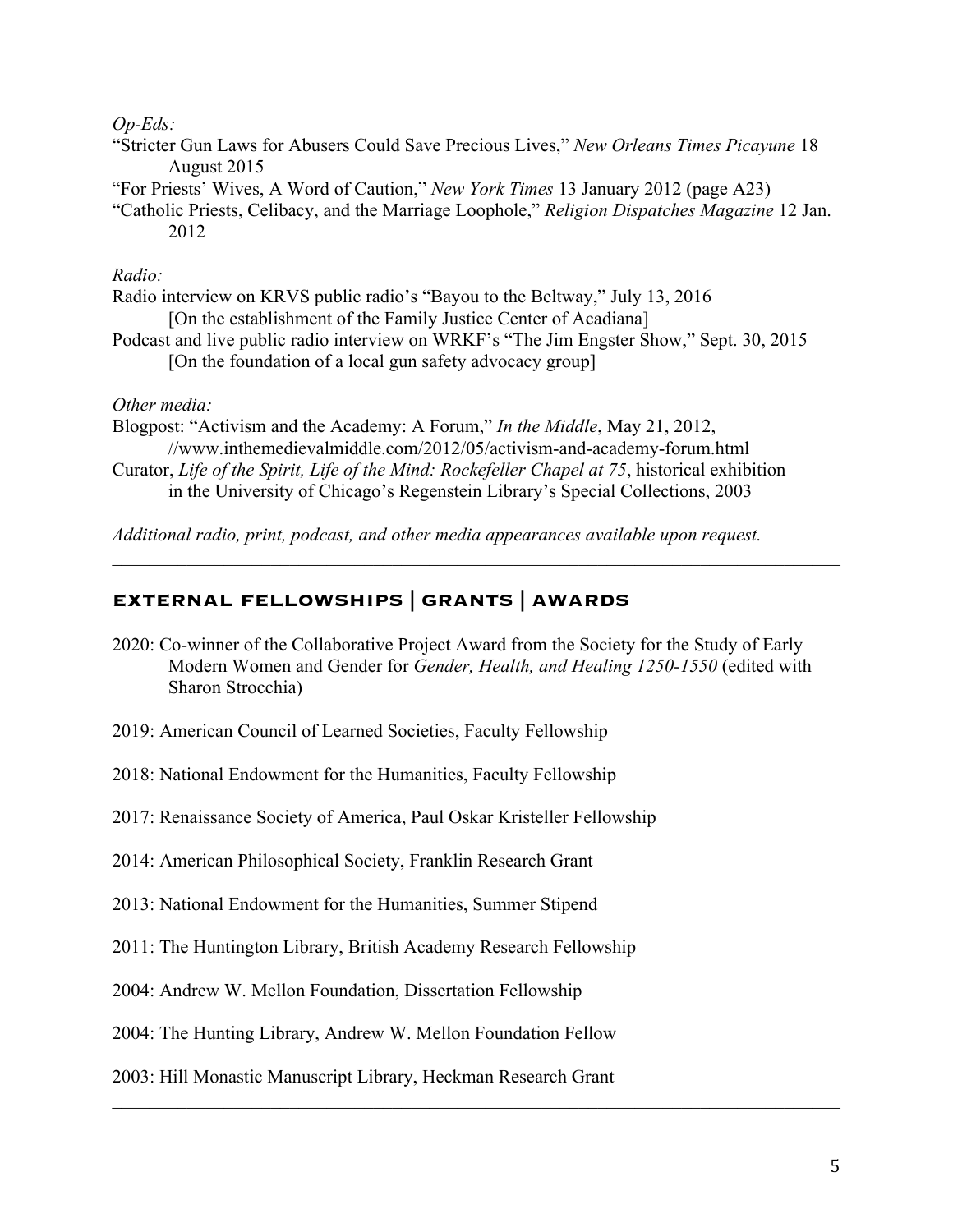#### **INTERNAL GRANTS AND AWARDS**

- 2020: College of Arts and Sciences MidCareer Excellence in Research Award, University of Tennessee
- 2018: Manuscript Review Grant, University of Tennessee Humanities Center
- 2017: Teacher Recognition for Women's Empowerment, University of Tennessee Panhellenic Society
- 2015: Sagrera Family Memorial Endowed Professor of History, University of Louisiana
- 2015: Louisiana Board of Regents ATLAS award, yearlong research fellowship
- 2014: Faculty Research Excellence Award, University of Louisiana at Lafayette
- 2014: "Women of Excellence" Award, Lafayette Commission on the Needs of Women
- 2008: Outstanding Teaching Award, University of Louisiana at Lafayette, Office of Disability Services
- 2008: Mathé Allain Fellowship, Friends of the Humanities

#### **UNIVERSITY SERVICE**

#### UNIVERSITY OF TENNESSEE

Elected delegate, Policy and Campaign Committee, United Campus Workers, 2020-present Chair, Graduate Committee in History, 2020-2021; member, 2018-2020 Reviewer, UT Humanities Center Book Proposal Review Panel, 2020 Member, Search Committee for Medieval Historian, 2019-2020 Organizer, Marco Annual Research Symposium, "Death and Dying in Medieval Judaism, Christianity, and Islam," 2019 Member, Steering Committee on Women, Gender, and Sexuality, 2018-present Tenure and promotion committee for Alison Vacca, 2018 Member, Working Group on History Surveys, 2018 Co-founder and co-organizer of University of Tennessee Medical Humanities Working Group, 2017-present Marco Center for Medieval and Renaissance Studies Graduate Committee, 2017-present Marco Committee on the International Congress on Medieval Studies, 2017-present UNIVERSITY OF LOUISIANA

Department Head, 2016-2017 University Search Committee, Title IX Officer, 2015-2016 University Gender Equity Caucus, founder, 2014-2017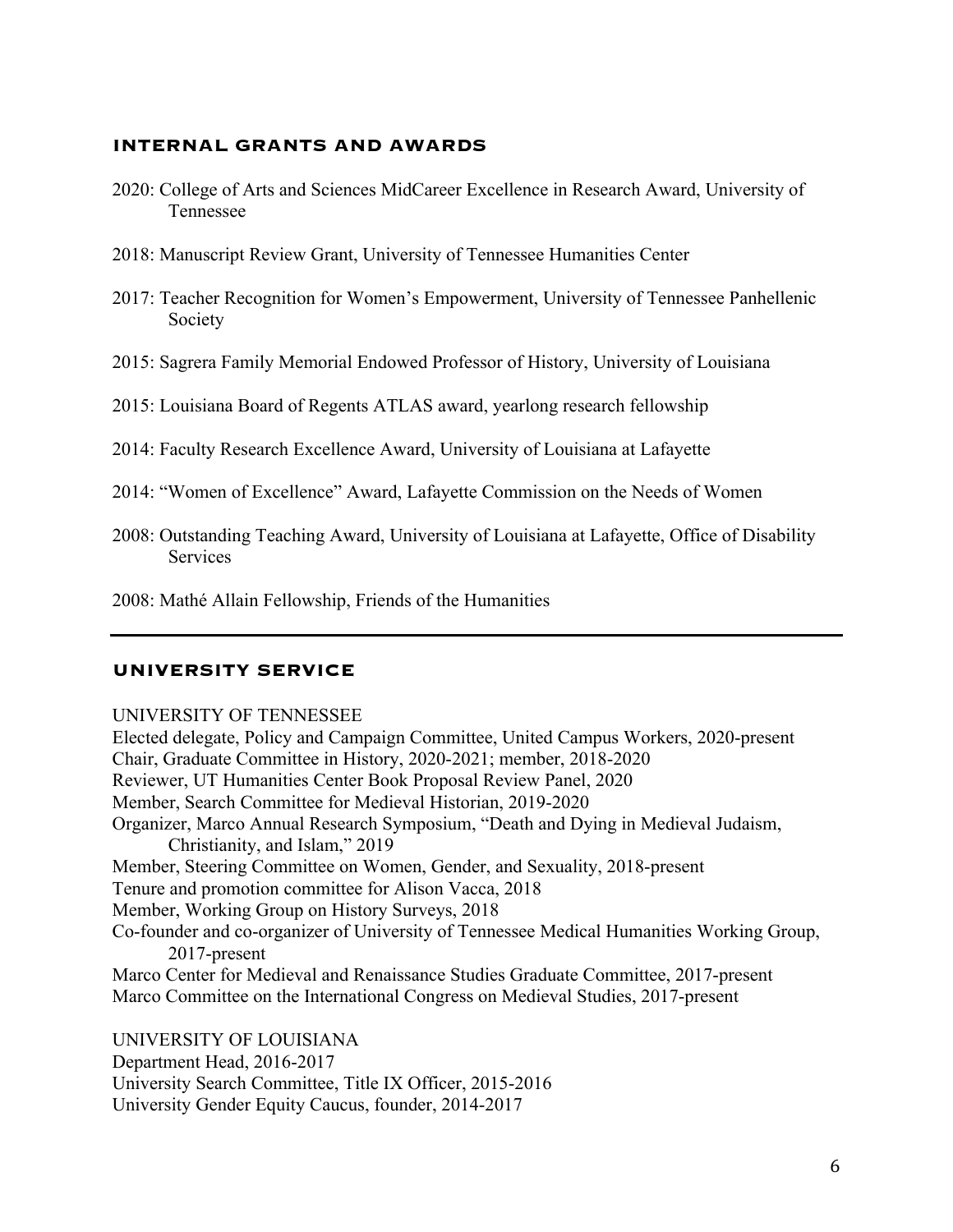Faculty Chair, Sexual Misconduct Task Force, 2014-2015 Member, Modern France Search, 2014-2015 Chair, Graduate Curriculum Committee, 2014-2015 Chair, Presidential Council for Campus Sustainability, (member: 2011-2015), 2014-2015 Liberal Arts Elected Representative to the Graduate Council, 2014-2015 Liberal Arts Graduate Faculty Peer Review, 2012-2015 Director, Graduate Program in History, 2012-2015 Faculty Advisor to Students for the Advancement of Women, 2012-2015 Member, Public History Search, 2012-2013 Member, Diversity Advisory Council, 2011-2013 Liberal Arts Representative, University Undergraduate Curriculum Committee, 2008-2012 Faculty Advisor to Women Organizing Women, 2008-2010 Committee on Honorary Doctorates and Awards, 2007-2012 Library Committee, 2007-2014 Graduate Committee in History, 2007-2011  $\_$  , and the set of the set of the set of the set of the set of the set of the set of the set of the set of the set of the set of the set of the set of the set of the set of the set of the set of the set of the set of th

## **PROFESSIONAL SERVICE**

*Past five years of service.*

2021-present: co-editor in chief (with Shazia Jagot and Julie Orlemanski) of *postmedieval: a journal of medieval cultural studies* 2019-present: Editorial Board of *Sanctity in Global Perspective*, series on Routledge 2019-present: Medieval Academy of America, committee on programming for American Historical Association 2016-present: Sewanee Medieval Colloquium, programming committee 2016: Review panel for NEH faculty fellowships in Medieval and Renaissance Studies 2013-2018: Program Chair for The Hagiography Society Peer review since 2014: Oxford University Press, Routledge, *Dynamis*, *Philological Quarterly*, *Journal of Religious History*, *Medieval Low Countries, The Mediaeval Journal*, *Ons geestelijk erf*, *Medieval Feminist Forum*, *Viator, Bulletin of the History of Medicine*

*Prior years of professional service available upon request.*

#### **COMMUNITY SERVICE**

*Past five years of service.* 

Secretary, Ward 2 Education Council, DC Public Schools, 2020-present Chair, DC Public School Local School Advisory Team, Key Elementary, 2019-present Board of Directors, Faith House of Acadiana, a shelter for survivors of domestic Violence: President 2014-2016; Vice President, 2011-2014; Board Member, 2010-2016 Co-Founder/ Co-Organizer: Lafayette Family Justice Center, 2016 Founding Member, Moms Demand Action Against Violence in America, Lafayette, LA Branch, 2015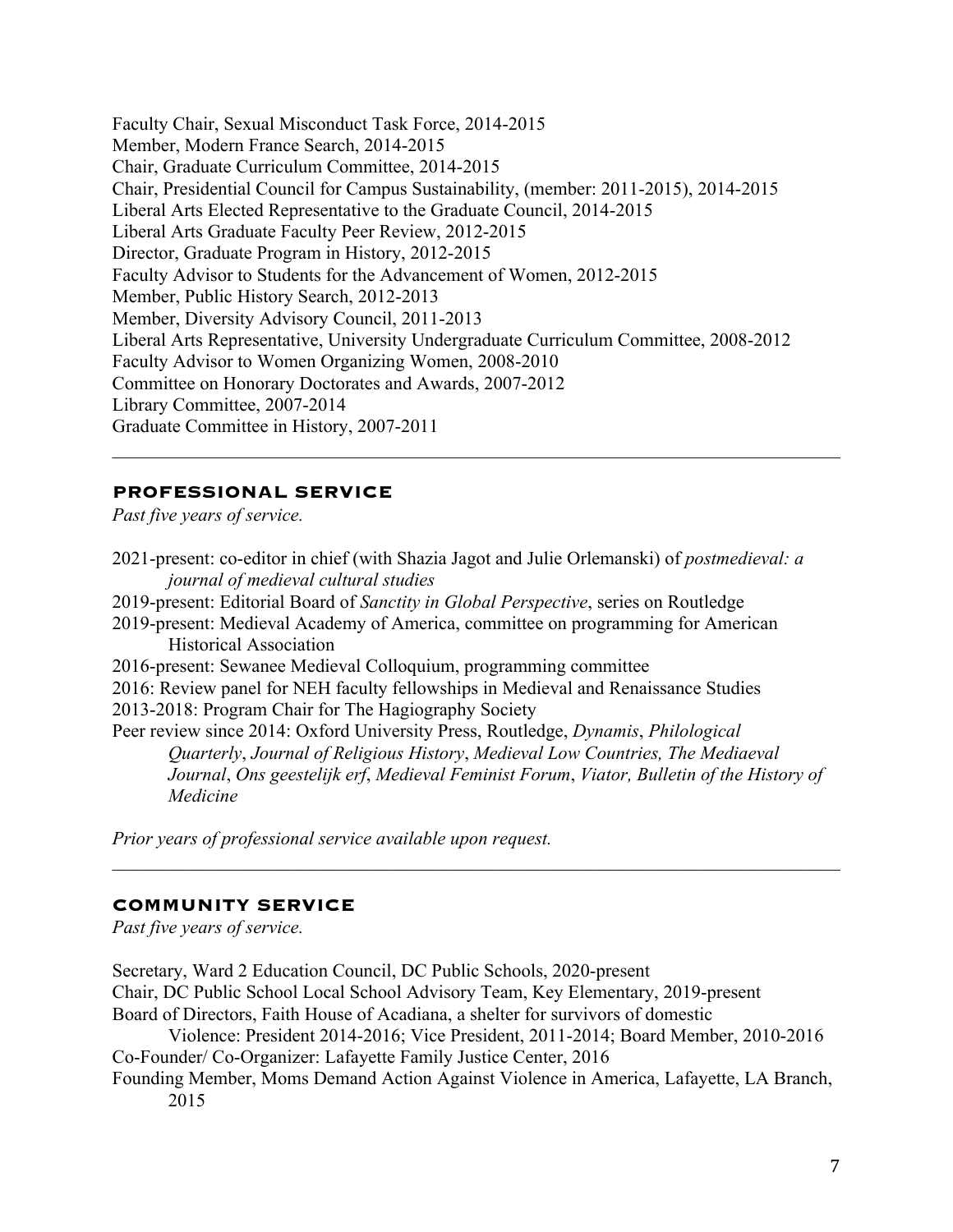Member, Committee on Community Outreach, Hilliard Art Museum, 2014-2015 Member, Lafayette Council on Domestic Violence, 2012-2015

*Previous community service positions available upon request.*

## **SELECT PRESENTATIONS**

*Past five years of invited talks and research presentations.*

## **Invited Talks and Keynotes:**

- "Herbal Incantations: plants and prayer in medieval healthcare," WESTERN MICHIGAN UNIVERSITY, Goliardic Society Address, April 6, 2020 [Postponed due to Covid-19]
- "Body Knowledge and Medical Epistemology among Lowlands Beguines," COLUMBIA UNIVERSITY, Symposium on Women, Genre, and Philosophical Reflection, February 15-16, 2020
- "Poetry as Healing Performance in Thirteenth-Century Liège," UNIVERSITY OF CHICAGO, May 17, 2019, Medieval Studies Colloquium
- "Rhythmic Medicine: Poetry and the Pulse in French Books of Hours," UNIVERSITY OF VIRGINIA, Nov. 30, 2018
- "Healing by the Hours: Liturgical Rhythms of Caregiving in Women's Religious Communities in Late Medieval Europe," JOHNS HOPKINS UNIVERSITY, Department of the History of Medicine October 24, 2018
- "A Regimen of Hours: Thirteenth-Century Psalters and the Visibility of Therapeutic Knowledge," Rossel Hope Robbins Annual Lecture, NEW YORK MEDIEVAL CLUB, October 3, 2018
- Plenary Address: "Salvation is Medicine: Therapeutic Constructions and Gendered Erasures in Late Medieval Europe," Medieval Academy of America's Plenary at the INTERNATIONAL CONGRESS ON MEDIEVAL STUDIES, Kalamazoo, MI, May 11, 2018
- "Specular Therapy: Medicine, Miracle, and the Manuscript Page," Miraculous Images: Buddhist, Hindu, Christian Workshop at the UNIVERSITY OF VIRGINIA, March 21, 2018
- "Foliated Healing: Miscellanies as Sources for Gendered Medical Practice in the Late Medieval Low Countries," Symposium: Gendered Histories of Health, Healing, and the Body, 1250-1550, UNIVERSITY OF COLOGNE, January 25-26, 2018
- "Wound as Remedy: Sensing the Passion in KBR 4459-70," Sensory Reflections Symposium, STANFORD UNIVERSITY, October 14, 2016
- "Re-reading the Book of the World: Wonder and the Orders of Nature in Medieval Literature and Culture," Workshop at INDIANA UNIVERSITY- Bloomington, April 15-16, 2016
- Plenary Response: "Healing Words," *Medicine of Words: Literature, Medicine, and Theology in the Middle Ages*, St. Anne's College, OXFORD UNIVERSITY, UK September 11-12, 2015

## **Academic Conference Papers:**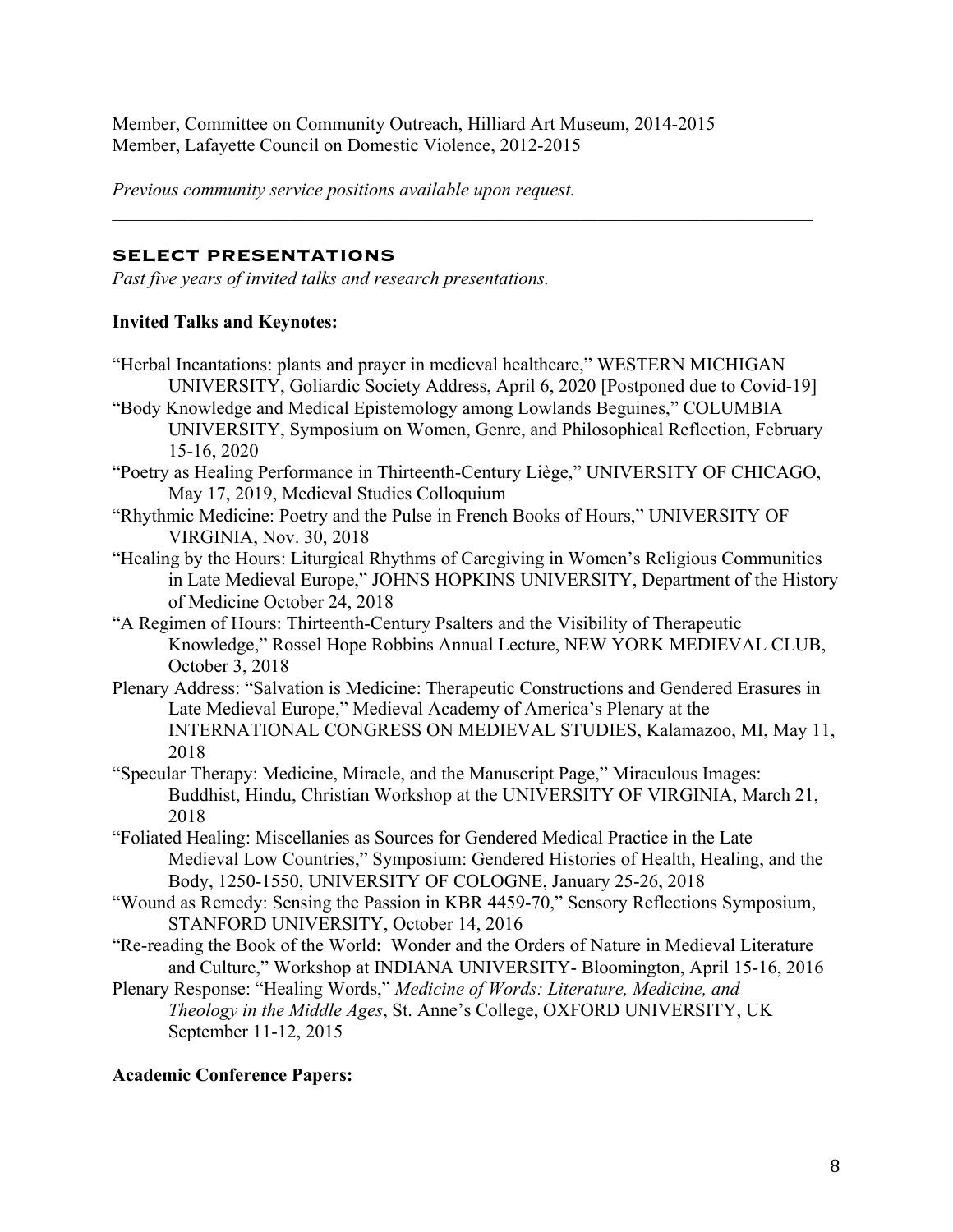- "'Guardians of the Sick': The Memory and Erasure of Feminine Healthcare Labor in the Southern Low Countries," BERKSHIRE CONFERENCE OF WOMEN HISTORIANS, Baltimore, MD, May 28-31 [Cancelled due to Covid-19]
- "The Archive of Mysticism in Thirteenth-Century Liège: A Recuperative Methodology," GENDER IN GLOBAL MEDIEVAL MYSTICISM, Sonipat, India, March 20-22, 2020 [Cancelled due to Covid 19]
- *Comment*: "Women's Medicine in the Medieval World," MEDIEVAL ACADEMY OF AMERICA, Philadelphia, PA, March 6-9, 2019
- "Miracle Making and Wonder Faking: Reflections from the *Life* of Lutgard of Aywières," AMERICAN ACADEMY OF RELIGION, Denver, CO, November 17, 2018
- "Charms as text and act: Verbal efficacy and the performance of therapy in women's religious communities" HARVARD UNIVERSITY SYMPOSIUM ON CHARMS AND MEDICINE, Cambridge, MA, April 6, 2018
- "Psalm Prescriptions: Healthcare Advice in Thirteenth-Century Psalters," BERKSHIRE CONFERENCE OF WOMEN HISTORIANS, Long Island, NY, June 4, 2017
- "Salvation is Medicine: Rethinking Medieval Medicine through the Perspective of the Devotional Miscellany," AMERICAN ASSOCIATION FOR THE HISTORY OF MEDICINE, Nashville, TN, May, 2017
- "Saintly Bodies: Materiality, Manuscripts, Movement," Roundtable on Material Sanctity at INTERNATIONAL CONGRESS ON MEDIEVAL STUDIES, Kalamazoo, MI, May, 2017
- *Comment*: "The Social Positioning of Holy Figures," AMERICAN ACADEMY OF RELIGION, Boston, MA, November 18-21, 2017
- *Comment*: "Gradations of Life: Representing Inanimate Matter in Medieval Manuscripts," INTERNATIONAL MEDIEVAL CONGRESS, Leeds, UK, July 4-7, 2016
- "Reading Effects: The Sensory Experience of *Lectio* at Villers," INTERNATIONAL CONGRESS ON MEDIEVAL STUDIES, Kalamazoo, MI, May 10, 2016
- *Comment*: "Miracles and Relics" at "Medieval Natures," SEWANEE MEDIEVAL COLLOQUIUM, Sewanee, TN, April 1-2, 2016
- "Hagiographic Healing: Performative Reading and Personal Change in Thirteenth-Century Miscellanies," Medicine of Words: Literature, Medicine, and Theology in the Middle Ages, St. Anne's College, OXFORD UNIVERSITY, September 11-12, 2015
- "Her *Life* Inside the Codex: Repurposing Saints' *Lives* in a Fifteenth-Century Monastic Manuscript," RENAISSANCE SOCIETY OF AMERICA, Berlin, March 2015

*Additional presentations available upon request.*

# **Select Conference Panels Organized:**

- "Economies of Care: Sites of Caregiving and Gendered Bodywork in Late Medieval and Early Modern Europe," Berkshire Conference on the History of Women, Genders, and Sexualities, May 28-31, 2020
- "Death and Dying in Medieval Judaism, Christianity, and Islam," MARCO annual symposium, April 5-6, 2019.

"Economies of Sanctity" Renaissance Society of America, March 22-24, 2018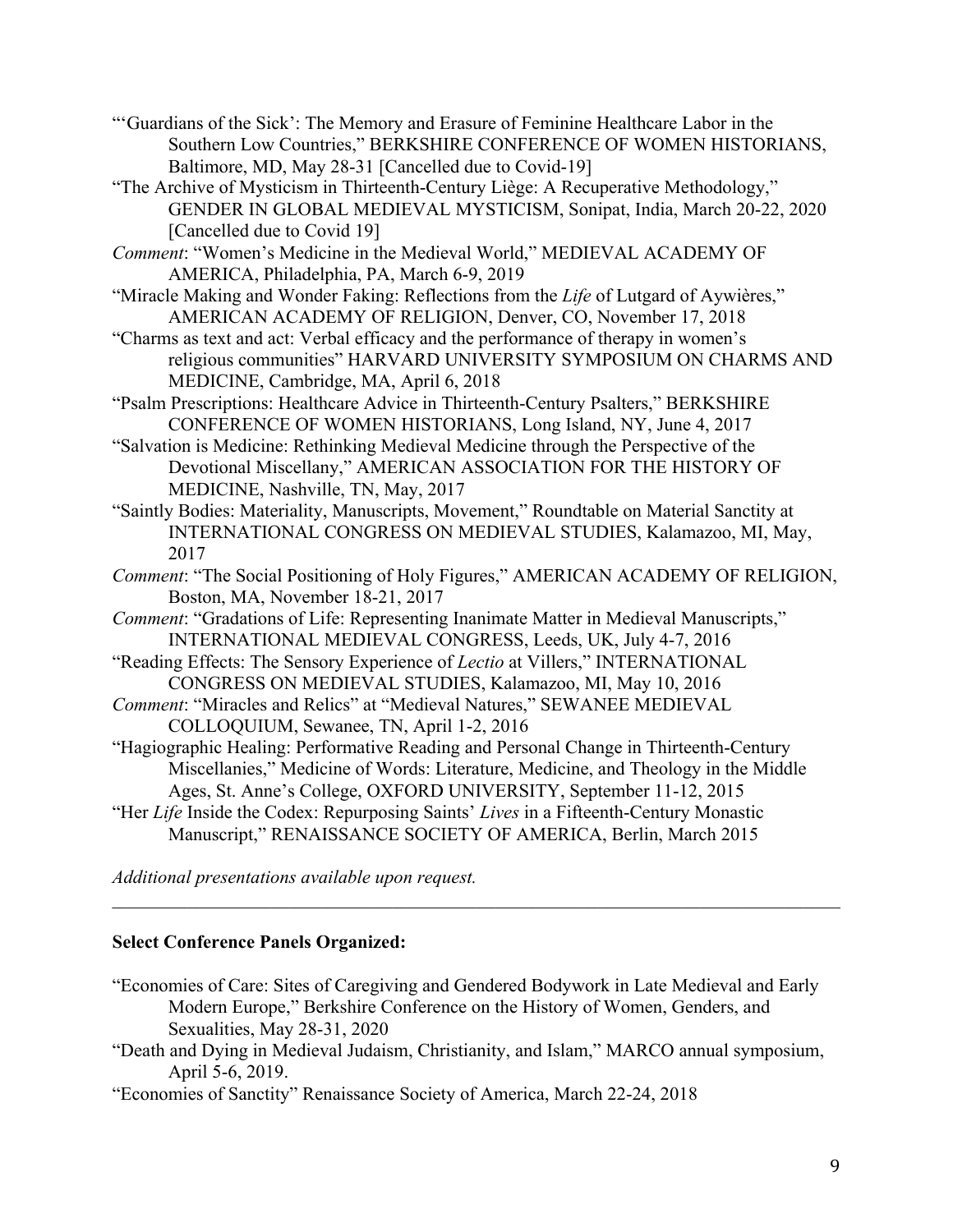"Recentering Sacred Biography: Hagiography as a Category of Analysis for Comparative Sanctities" American Academy of Religion, Boston, November 18-21, 2017

- "Sacred Biography Across Confession and Continents," Sixteenth Century Studies and Conference, Milwaukee, October 26-29, 2017.
- "Context of the Codex" and "Thirty Years of Feasting and Fasting: A Roundtable on Caroline Bynum's *Holy Feast and Holy Fast*, 1987-2017" International Congress on Medieval Studies, Kalamazoo, MI, May 11-14, 2017
- "Challenging Boundaries: The Uses of Religious Sources in Medieval Medical History: Papers in Honor of Ann Carmichael," American Association for the History of Medicine, Nashville, May 4-7, 2017
- "Religious Connectivity in Urban Communities," "Virginity in Song: Digital Tools for the Liturgy," "Teaching Early Modern Religion with the Other Voice," Renaissance Society of America, Chicago, March 30-April 1, 2017
- "Material Devotion, Material Decay: The Ephemera of Catholic Devotion in the Long Sixteenth Century," Sixteenth Century Studies and Conference, Bruges, August 16-19, 2016
- "In Memorium: Tom Head," "Holy Landscapes and Sacred Space," and "Holy Celebrity," International Congress on Medieval Studies, Kalamazoo, MI, May 12-15, 2016
- Roundtable: Transatlantic Sanctity on behalf of the Hagiography Society, Sixteenth Century Studies and Conference, Vancouver, October 22-25, 2015
- "Remembering Jacques Legoff," "Multidisciplinary Saint Bridget," and "Global Sanctity: Demons and the Demonic" International Congress on Medieval Studies, Kalamazoo, MI, May 14-17, 2015
- "Manuscript and Print," on behalf of the Hagiography Society, Renaissance Society of America, Berlin, March 26-28, 2015
- "English Martyrs and Martyrologies;" "Relics, Reliquaries, Ornament;" "Shaping Italian Models of Sanctity," on behalf of the Hagiography Society, Renaissance Society of America, Berlin, March 26-28, 2015
- "Vision, Word, Authority: Caterina & Birgitta," on behalf of the Hagiography Society, Sixteenth Century Society and Conference, New Orleans, October 17-19, 2014
- "Re-Forming Saints: Textuality and Authority in Sixteenth-Century England," on behalf of the Hagiography Society, Sixteenth Century Society and Conference, New Orleans, October 17-19, 2014
- "Medieval Mothers: Reproductive Health in the Middle Ages," on behalf of the Society for Medieval Feminist Scholarship, International Medieval Congress, Kalamazoo, MI, May 8-11, 2014
- "Saints for All Occasions," "The Economics of Sanctity," "Global Sanctity," "Multidisciplinary St. Anne," on behalf of the Hagiography Society, International Medieval Congress, Kalamazoo, MI, May 8-11, 2014
- Co-organizer (with Willemien Otten): "Nature and Creation: Reassessing Concepts," International Medieval Congress, Kalamazoo, MI, May 8-11, 2014
- "Saints and Sensibility" on behalf of the Hagiography Society, International Medieval Congress, Kalamazoo, MI, May 9-12, 2013

*Previous programming initiatives available upon request.*